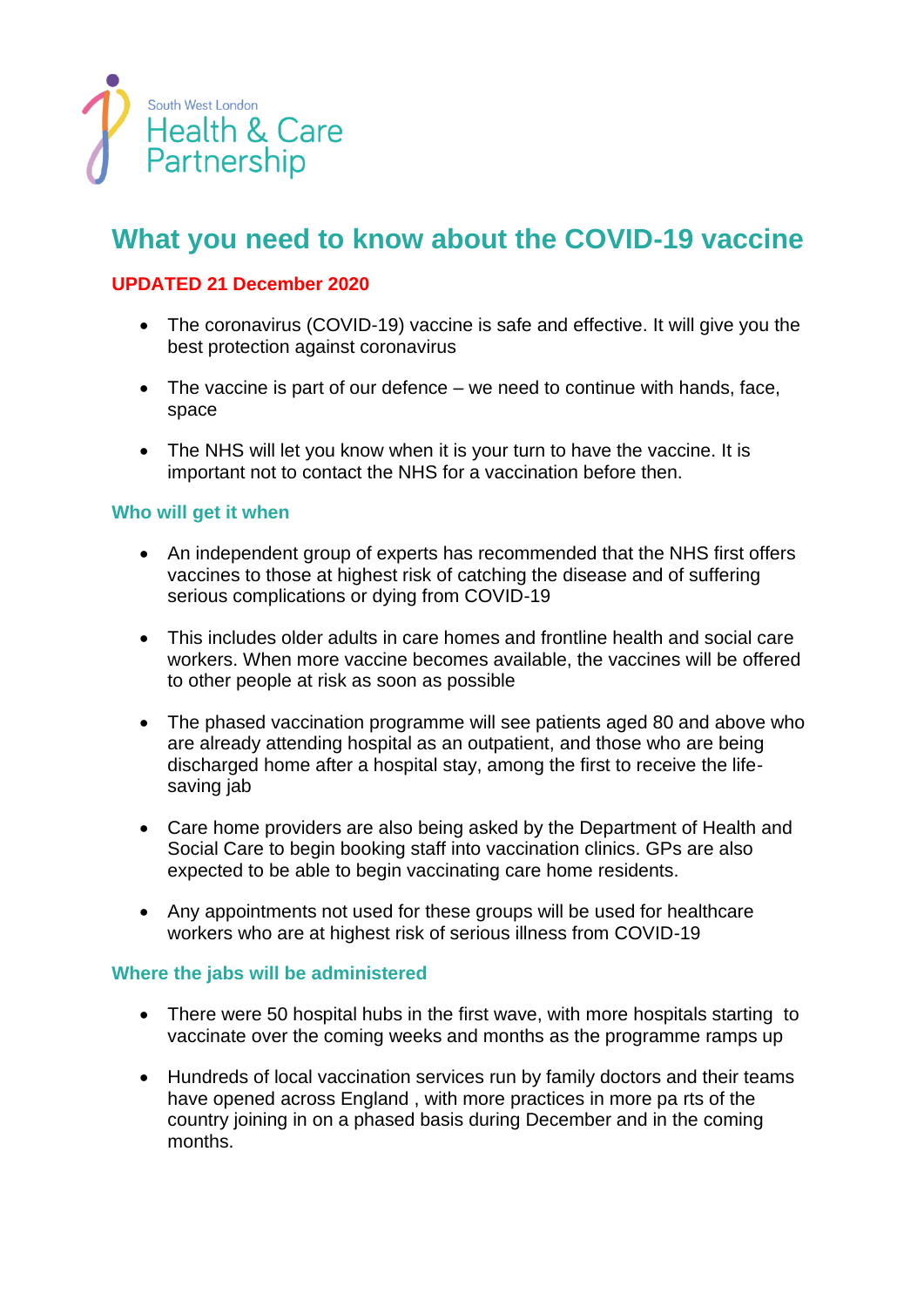• Vaccination centres treating large numbers of patients in sporting venues and conference centres will subsequently stand up when further supplies of vaccine come on stream.

## **Pfizer/BioNTech COVID-19 vaccine**

- The life-saving vaccine is typically delivered by a simple injection in the shoulder but there is a complex logistical challenge to deliver from the manufacturers to patients. It needs to be stored at -70C before being thawed out and can only be moved four times within that cold chain ahead of use
- The COVID-19 vaccine does not contain any animal products or egg.
- In a position statement published on the 6 December, the British Islamic Medical Association recommend the Pfizer/BioNTech COVID-19 vaccine for eligible at-risks individuals in the Muslim community. Further information is available here https://britishima.org/pfizer-biontech-covid19-vaccine/.

#### **How safe is the vaccine?**

- The vaccine approved for use in the UK was developed by Pfizer/BioNTech.
- It has met strict standards of safety, quality and effectiveness set out by the independent Medicines and Healthcare products Regulatory Agency (MHRA).
- Any coronavirus vaccine that is approved must go through all the clinical trials and safety checks all other licensed medicines go through. The UK has some of the highest safety standards in the world.
- Other vaccines are being developed. They will only be available on the NHS once they have been thoroughly tested to make sure they are safe and effective.
- During the trial thousands of people were given a COVID-19 vaccine and no serious side effects or complications were reported.
- As is common with new vaccines the MHRA have advised on a precautionary basis that people with a significant history of allergic reactions do not receive this vaccination after two people with a history of significant allergic reactions responded adversely on the first day of the national roll out. Both are recovering well
- You can read about the MHRA approval of the Pfizer/BioNTech vaccine for COVID-19 on the GOV.UK website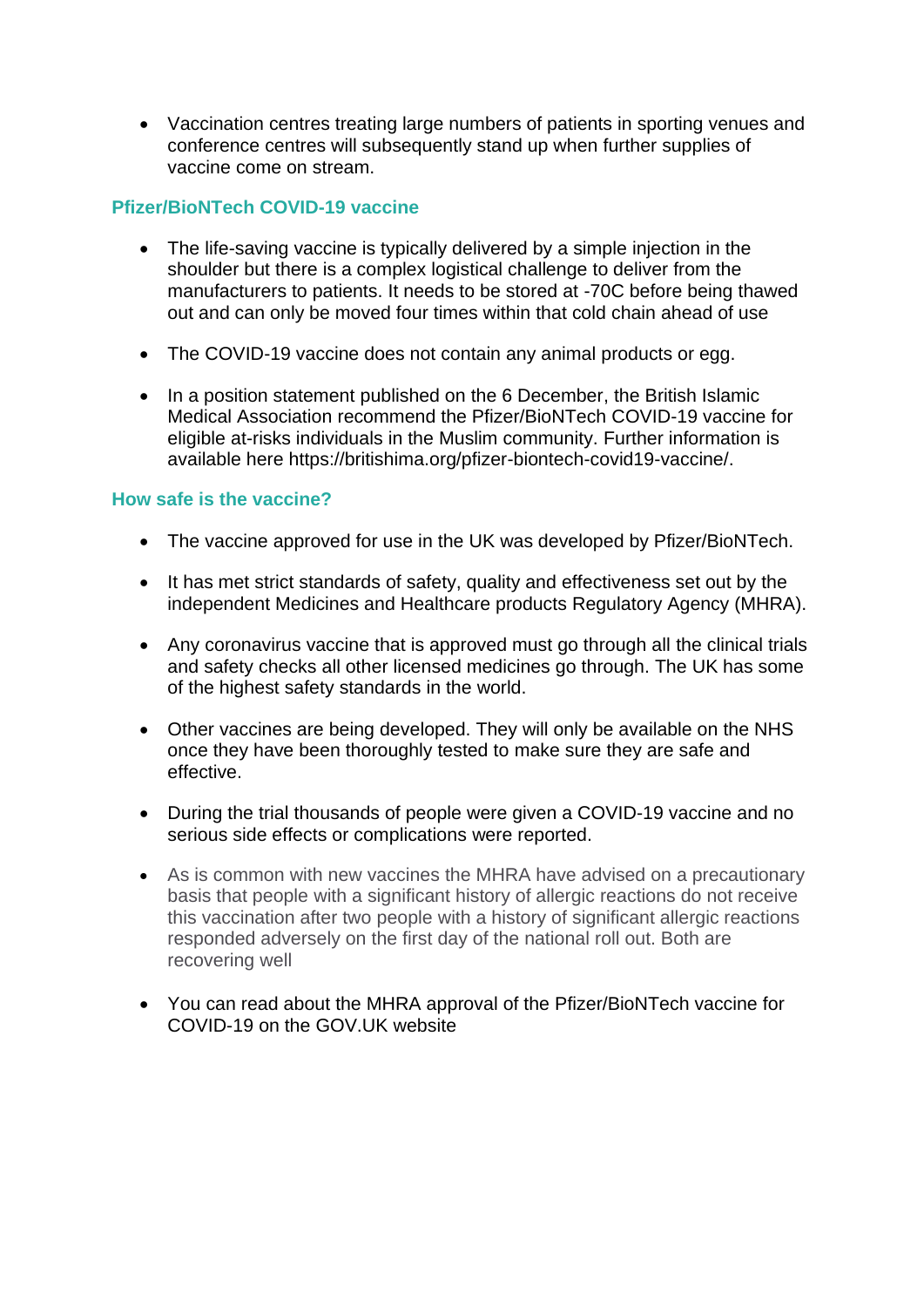# **Where can I get my COVID-19 vaccination?**

- Vaccines will be offered in a range of settings.
- Some vaccination teams will visit people to offer the vaccine, for example in care homes, other people may have to go to the nearest centre. Because some of the vaccine has to be stored in a very low temperature freezer, you may not be able to get the vaccine in your normal GP surgery.

### **How will I know when I can get a vaccine?**

- When it is the right time people will receive an invitation to come forward.
- For most people this will be a letter, either from their GP or the national NHS.
- This letter will include all the information you will need to book appointments, including your NHS number.
- Please do not contact the NHS to get an appointment until you get this letter.
- Information on the vaccine is available on the NHS.UK website.

#### **How effective is the COVID-19 vaccine?**

- After having both doses of the vaccine most people will be protected against coronavirus.
- It takes a few weeks after getting the 2nd dose for it to work.
- There is a small chance you might still get coronavirus even if you have the vaccine.
- This means it is important to:
	- o continue to follow social distancing guidance
	- $\circ$  if you can, wear something that covers your nose and mouth in places where it is hard to stay away from other people

#### **COVID-19 vaccine side effects**

- Most side effects are mild and should not last longer than a week, such as:
	- o a sore arm where the needle went in
	- o feeling tired
	- o a headache
	- o feeling achy
- You can take painkillers, such as paracetamol, if you need to.
- If you have a high temperature you may have coronavirus or another infection.
- If your symptoms get worse or you are worried, call 111.